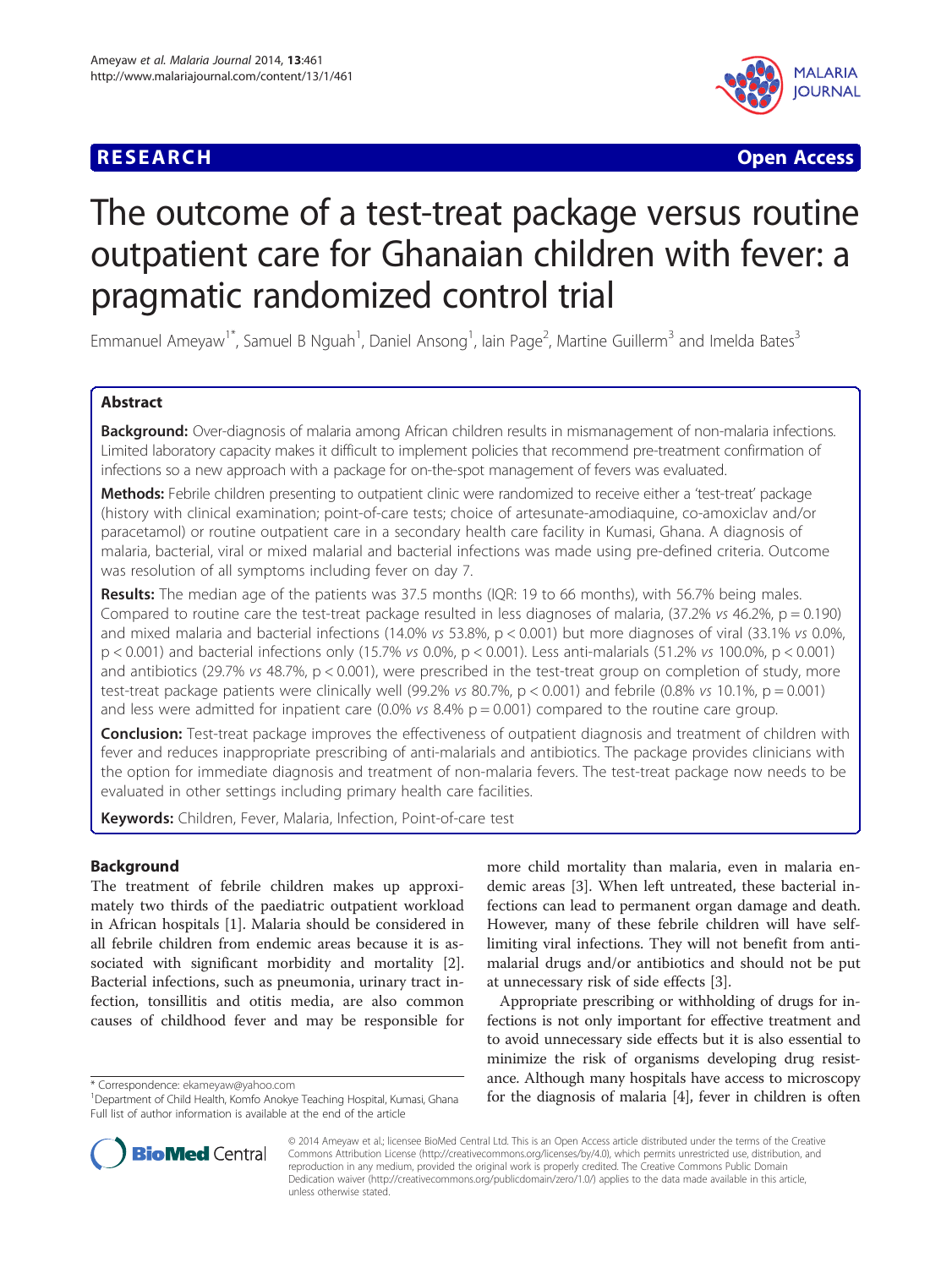treated presumptively as malaria [\[1](#page-6-0)[,5](#page-7-0)]. Consequently, over diagnosis of malaria is common [\[6](#page-7-0)] and could have contributed to widespread resistance to anti-malarials, such as chloroquine [\[7,8\]](#page-7-0). Antibiotic resistance is also widespread [[9,10](#page-7-0)] and it is, therefore, essential that clinicians obtain a definitive diagnosis of fever so that the right drugs can be prescribed.

To be able to rationally prescribe or withhold antiinfective agents clinicians need to have access to diagnostic tests for the most common infections and to use the test results appropriately as guide. Trials have demonstrated the effectiveness of 'point-of-care' tests such as malaria Rapid Diagnostic Tests (RDT) and urine dipstick tests for providing specific diagnoses of infections [[6,11\]](#page-7-0) in the African clinic setting [[12](#page-7-0),[13](#page-7-0)]. RDTs for Plasmodium falciparum malaria provide accurate diagnosis within a few minutes [\[14-16](#page-7-0)] and anti-malarial treatment can be safely withheld if the result is negative [[3\]](#page-7-0). Urine dipstick tests have good specificity for infection, and provide a significant improvement on clinical assessment alone in settings where culture is not available [[12,17](#page-7-0)]. In this study, the feasibility of a simple test-treat package for children with fever presenting to outpatient clinic in a Ghanaian district hospital was assessed to find out whether the package resulted in better clinical outcome than the existing routine care. The test-treat package was based on a structured clinical examination and easily available point-of-care tests and drugs. The package content was compliant with national treatment guidelines so that if it is proved to be effective it has the potential to be scaled up.

# Methods

# Study site

The study was conducted at the outpatient clinic of Suntreso Government Hospital (SGH), a secondary health care facility in Kumasi, Ghana between August and October 2009 during the high malaria transmission season. SGH is a district hospital with 57 inpatient beds. In 2007, 22,322 children were seen and treated at the SGH outpatient clinic and 55.7% were treated as malaria. The hospital laboratory performed blood films for malarial parasites, haemoglobin estimations, automated blood cell counts, urinalysis and stool microscopy, but had no microbiological culture facilities, and clinicians did not have access to RDTS.

# Diagnosis and treatment

All children between 6 months and 12 years of age presenting to the out-patient department with a temperature above 37.5°C or a history of fever were recruited into the study after their caregivers have signed informed consent form. Children requiring admission or referral due to severe illness at presentation as defined by World Health Organization's (WHO) Integrated Management of Childhood Illness (IMCI) criteria [[18](#page-7-0)] were excluded. Children were randomized to receive either the test-treat package (intervention group) or routine outpatient hospital care (control group). Computer generated 1:1 randomization was done in blocks of 20 patients and used as the basis for the randomization. The results of randomization were placed in sealed envelopes which were opened only when a patient was enrolled into the study. The patients in the test treat package were managed by two clinicians from KATH whereas the patients in the routine care group were managed by the clinicians at SGH. The clinicians in the two groups had the same level of training and experience.

The test trest-package consisted of rapid diagnostic test for malaria, urine dipstick test for urinary tract infection (UTI) and examination of ear, nose and throat, chest and treat with antipyretic with or without antimalarials and/or antibiotic for any patient presenting with fever or history of fever. This package assumes that urine dipstick test for UTI is comparable to urinalysis, and rapid diagnostic test is comparable to blood film for malaria parasites.

Routine care comprised of outpatient registration, triage of patients by nurses, and care given by attending doctors to patient which consists of history, general examination, followed by either laboratory request or direct treatment based on history and examination by doctors at SGH. The test treat package (intervention) was tested against routine out patient management of fever by doctors at SGH (control). Patients randomized to the test-treat group underwent a structured clinical examination consisting of ear, nose, throat and joint inspection and chest auscultation after their history had been taken. A bed side malaria RDT for all Plasmodium species (Parascreen; Zephyr Biomedicals, India) was performed according to the manufacturer's specifications. Thick and thin blood films for malaria was done for all participants in the intervention group. All the RDTs were done and interpreted by one of the authors (EA) to eliminate inter-observer bias. A urine sample was obtained from each child in the intervention group, either spontaneously or by catheterization for children under two years old who could not produce urine on demand. These were then immediately tested at the bedside for nitrites and leucocytes using combi-10 urine dipsticks. Samples that tested positive for nitrite and/or leucocytes were transported immediately to the microbiology laboratory of the local Teaching Hospital (KATH) for culture and sensitivity.

Diagnoses made as a result of these clinical and laboratory examinations were based on predefined criteria (Table [1\)](#page-2-0). Patients were thus categorized as having "malaria only", "bacterial infection only", "possible viral infection" or "mixed malaria and bacterial infection". Patients diagnosed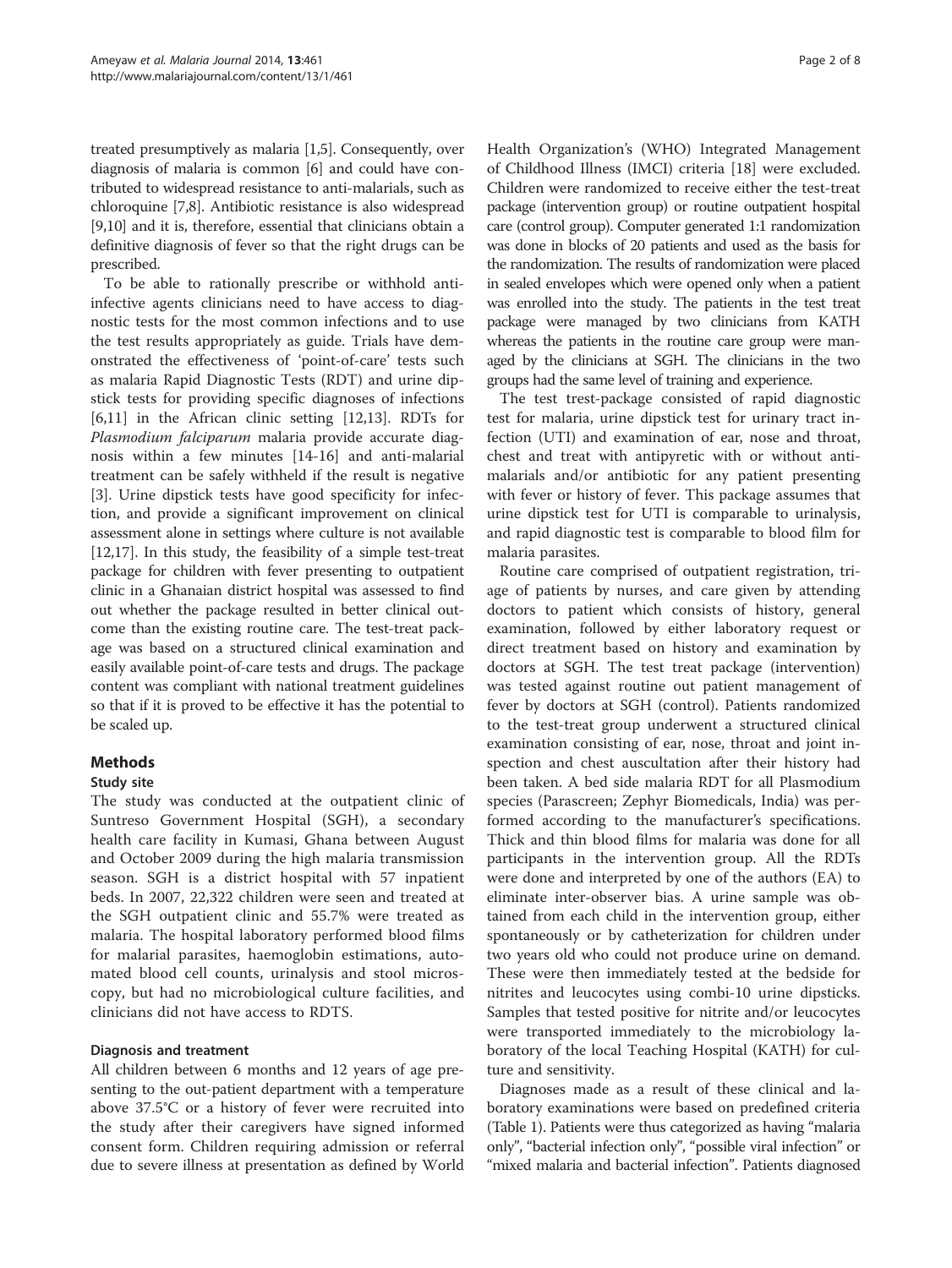| <b>Diagnosis</b>         | <b>Definition</b>                                                                                                                                                                                                                                            | <b>Treatment</b>                              |  |
|--------------------------|--------------------------------------------------------------------------------------------------------------------------------------------------------------------------------------------------------------------------------------------------------------|-----------------------------------------------|--|
| Malaria infection        | Positive malaria RDT                                                                                                                                                                                                                                         | Artesunate-amodiaguine<br>for 3 complete days |  |
| Bacterial infection      | Clinical signs of infection on examination of ears, throat and joints, or chest<br>auscultation (e.g. redness, exudates, inflammation, lower chest wall in-drawing,<br>signs of consolidation) and/or urine dipstick positive for nitrites and/or leucocytes | Amoxicillin-clavulanic acid<br>for 7 days     |  |
| Possible viral infection | Normal clinical examination, negative malaria RDT and negative urine dipstick                                                                                                                                                                                | Paracetamol (as required)                     |  |
|                          |                                                                                                                                                                                                                                                              |                                               |  |

<span id="page-2-0"></span>Table 1 Definition and treatment of illnesses in febrile children in intervention group

as "malaria only" were treated with a combination of artesunate and amodiaquine (Coarsucam®, Sanofi aventis) in accordance with Ghana Health Service guidelines [\[19](#page-7-0)]. Those diagnosed as "bacterial infection only" were treated with an amoxicillin-clavulanic acid combination (Amoksiclav®, Sandoz). This antibiotic was selected because of its effective cover for common childhood infections such as respiratory tract infections, urinary tract infections and bacteraemia [\[20,21\]](#page-7-0). Children with diagnosis of "malaria and bacterial infection" received both artesunate and amodiaquine and amoxicillin-clavulanic acid. A patient with history of fever and normal clinical examination, negative malaria RDT and negative urine dipstick results was diagnosed as having a "possible viral illness" and received paracetamol only because such patient did not need antibiotic and/or anti-malarial.

Patients in the routine care group received the routine care provided by the clinicians at SGH. These clinicians manage patients based on the recommendation of the Ghana Health Service treatment guidelines [\[19](#page-7-0)]. Decisions on clinical examinations, investigations and drug prescriptions were left completely to the discretion of the attending clinician in accordance with their routine management practices. A wide range of antibiotics and anti-malarials were available to the clinicians at SGH. They were not informed about the content of the testtreat package and they did not know that they were involved in the study. This was to prevent them from changing their routine practice of fever management of children (Hawthorne effect). The clinical decisions of the clinicians in the routine group were not interfered by the clinicians in the intervention group. There was also no interchange of patients or clinicians between the intervention and control groups.

Blood and urine samples collected from patients in the intervention group were transported to a laboratory at KATH. The blood film slides were examined independently by two experienced microscopists for the presence of malaria parasites. Discrepant results were reviewed by a third microscopist who determined the final result. The purpose of comparing RDT and microscopy results was to determine the accuracy of the malaria RDT in the study setting. Urine samples were cultured to determine the specific pathogenic organisms and the antimicrobial sensitivity. The management of the children were based on the results of malaria RDT and urine dipstick test as well as clinical examination after history.

#### Patient follow up and clinical outcomes

Patients from both groups who received anti-malarial(s) and/or antibiotic(s) were requested to return for review on the second and the seventh day after recruitment. However, all patients, in the intervention group, who received paracetamol only were given appointments for daily follow up as the sensitivity of the RDT used in the study was less than 100%. Sensitivity of the RDT used in this study was 98.0% and specificity is 83.3%. Patients in both groups who failed to attend their follow up appointments were visited at their homes to ensure they were clinically safe. At these reviews all children underwent a clinical assessment and the result documented. The patients were assessed by the same sets of clinicians who had conducted the initial assessment and management in the respective groups.

The primary end point for the study was an asymptomatic and afebrile child as reported by the caregiver/ child on day 7. Secondary end points were no symptoms and no fever on day 2. Information was collected about the presence of fever and/or symptoms on days 2 and 7. Patients who had fever at the end of the seventh day were further assessed and managed appropriately. They were followed till recovery. All data were collected on a pre-designed form and entered in a Microsoft Access<sup>®</sup> 2007 database.

#### Statistical analyses

Pre-trial power calculations indicated that 120 patients would be needed in each of the intervention and routine care groups to detect a difference of 15% in the absolute treatment failure rates between the two groups. In this sample size there was an estimation of a two sided type I error of 0.05, a power of 80%, an absolute failure rate of 25% in the routine treatment group and an anticipated non-response/dropout rate of 15% were used. The data were transferred from Microsoft Access 2007 to Stata 10.1 (StataCorp, Texas 77845, USA) from which univariate analysis with point estimates and 95% confidence intervals of baseline characteristics of the children were calculated. Bivariate analysis was performed using the Fischer's test. Based on blood film analysis, sensitivity,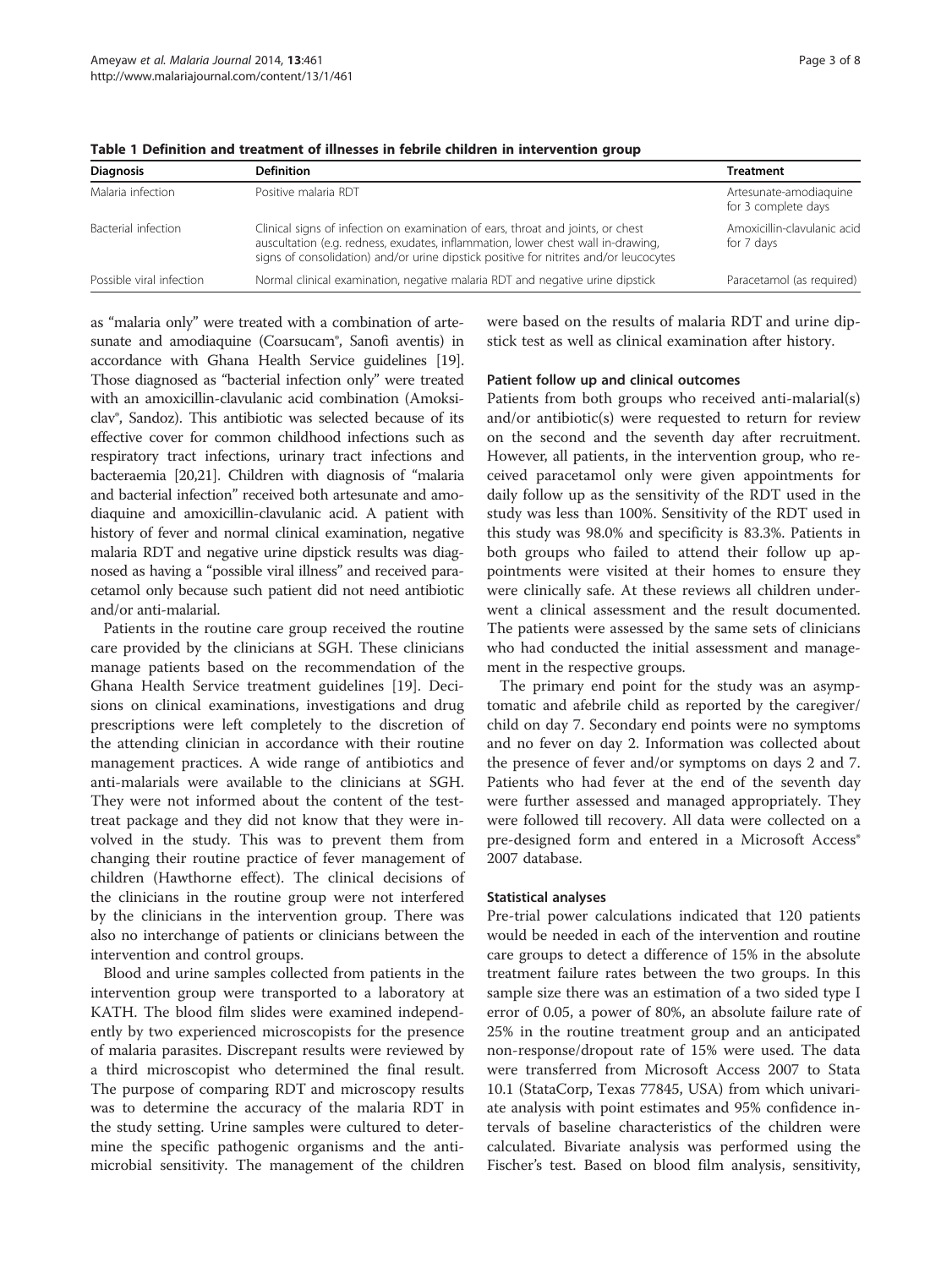specificity, positive predictive value and negative predictive value for the RDT compared to malaria parasite blood film microscopy (gold standard) in this setting were also calculated.

#### Results

#### Initial diagnosis and treatment

The median age of the patients in the study was 37.5 months (IQR: 19 to 66 months) with 56.7% being males. The median age, age range and sex distribution were similar in both groups. One patient was inadvertently recruited into the intervention group resulting in 121 patients in intervention group and 119 in the routine care group (Figure 1). The caregivers of the patients in both groups had similar educational levels and previous medication histories (Table [2\)](#page-4-0). Overall 175 (72.9%, 95% CI: 66.8 to 78.4%) of the 240 patients had taken medication in the week preceding the study. 160 (66.7%, 95% CI: 60.3 to 72.6%) had taken paracetamol, 15 (6.2%, 95% CI: 3.5% to 10.1%) had amodiaquine, 12 (5.0%, 95% CI: 2.6 to 8.6%) had amoxicillin and 7 (2.9%, 95% CI: 1.2% to 5.9%) had artesunate. Some clinical features differed between the two groups with poor feeding, diarrhoea, cough, inflamed tonsils and rhinorrhoea occurring more frequently in the routine care group. The severity of febrile illness was comparable among the two groups. The mean (and standard) deviations of temperature and respiratory rates in the intervention and control groups at recruitment were 38.5 (0.9); 38.5 (0.9); and 32.0 (10.2); 31.3 (11.1), respectively.

At initial assessment, all 121 patients in the intervention group had malaria RDT performed but only one of the 119 patients in the routine care group had a blood film requested for malaria screening. Urine dipstick was positive for nitrites and/or leucocytes in 16 (13.2%, 95% CI: 7.7% to 20.6%) patients in the intervention group. Only one patient in the routine care group had urinalysis performed and it was negative.

There were significant differences among diagnosis between the groups in diagnosis at presentation (Table [3](#page-5-0)). Similar numbers of patients in both groups, 45 (37.2%) in the intervention group and 55 (46.2%) in the routine care group, were diagnosed as having malaria alone but more children in the intervention group were diagnosed with suspected viral infection (40[33.1%] compared to 0[0%]) or possible bacterial infection only (19[15.7%] compared to 0[0%]). Fewer children in the intervention group than in the routine care group had malaria and bacterial co-infection (17[14.0%] compared to 64[53.8%]). In the routine care group all children were prescribed anti-malarial drug either alone (61[51.3%]) or in combination with an antibiotic (58[48.7%]). Only 51.2% of children in the intervention group received anti-malarials either alone (45[37.2%]) or in combination with an antibiotic (17 [14.0%]). None of the children in the routine group were prescribed either paracetamol alone or an antibiotic alone compared to the intervention group in which 40 (33.1%) received paracetamol alone and 19 (15.7%) received an antibiotic alone.

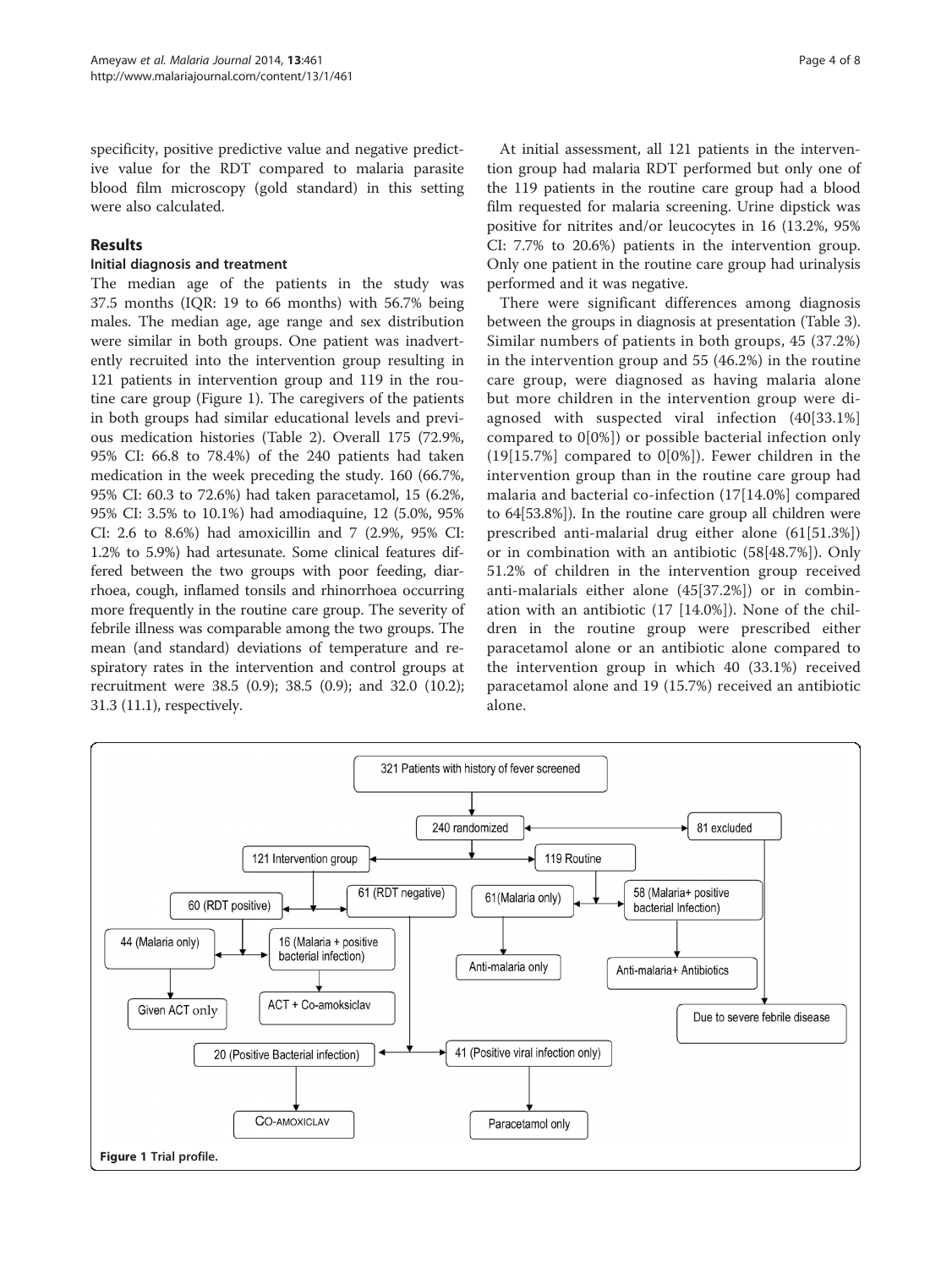|                                         | Study group              |                          |                            |  |
|-----------------------------------------|--------------------------|--------------------------|----------------------------|--|
|                                         | All patients $(N = 240)$ | Test-Treat ( $N = 121$ ) | Routine care ( $N = 119$ ) |  |
| <b>Educational level of carers</b>      |                          |                          |                            |  |
| None                                    | 30 (12.5%)               | 17 (14.0%)               | 13 (10.9%)                 |  |
| Primary                                 | 123 (51.2%)              | 66 (54.5%)               | 57 (47.9%)                 |  |
| Secondary School                        | 66 (27.5%)               | 26 (21.5%)               | 40 (33.6%)                 |  |
| Tertiary                                | 21 (8.8%)                | 12 (9.9%)                | $9(7.6\%)$                 |  |
| Medication taken prior to study         |                          |                          |                            |  |
| Any Drug                                | 175 (72.9%)              | 86 (71.1%)               | 89 (74.8%)                 |  |
| Paracetamol                             | 160 (66.7%)              | 78 (64.5%)               | 82 (68.9%)                 |  |
| Amodiaquine                             | 15 (6.2%)                | $6(5.0\%)$               | $9(7.6\%)$                 |  |
| Amoxicillin                             | 12 (5.0%)                | $9(7.4\%)$               | 3(2.5%)                    |  |
| Artesunate                              | 7(2.5%)                  | $4(3.3\%)$               | 2(1.7%)                    |  |
| Co-amoxiclav                            | $0(0.0\%)$               | $0(0.0\%)$               | $0(0.0\%)$                 |  |
| Other drugs                             | 47 (19.6%)               | 24 (19.5%)               | 23 (19.7%)                 |  |
| Clinical features at initial assessment |                          |                          |                            |  |
| Fever                                   | 239 (99.6%)              | 120 (99.2%)              | 119 (100.0%)               |  |
| Temperature, mean (sd)                  | 38.5 (0.9)               | 38.5 (0.9)               | 38.5 (0.9)                 |  |
| Poor feeding                            | 165 (68.7%)              | 75 (62.0%)               | 90 (75.6%)                 |  |
| Cough                                   | 106 (44.2%)              | 38 (31.4%)               | 68 (57.1%)                 |  |
| Respiratory rate, mean (sd)             | 31.4(10.9)               | 32.0 (10.2)              | 31.3(11.1)                 |  |
| Rhinorrhoea                             | 92 (38.3%)               | 20 (16.5%)               | 72 (60.5%)                 |  |
| Vomiting                                | 92 (38.3%)               | 43 (35.5%)               | 49 (41.2%)                 |  |
| Headache                                | 64 (26.7%)               | 34 (28.1%)               | 30 (25.2%)                 |  |
| Diarrhoea                               | 42 (17.5%)               | 12 (9.9%)                | 30 (25.3%)                 |  |
| Chills                                  | 39 (17.0%)               | 13 (10.7%)               | 26 (23.4%)                 |  |
| Inflamed tonsils                        | 14 (5.8%)                | 13 (10.7%)               | $1(0.8\%)$                 |  |
| Inflamed Eardrum                        | 4 (1.7%)                 | $4(3.3\%)$               | $0(0.0\%)$                 |  |
| Sweating                                | 14 (5.8%)                | $4(3.3\%)$               | 10 (8.4%)                  |  |
| Body pains                              | 10 (4.2%)                | $4(3.3\%)$               | $6(5.0\%)$                 |  |
| Ear pain                                | 6(2.5%)                  | 3(2.5%)                  | 3(2.5%)                    |  |
| Others                                  | 12 (5%)                  | 10 (7%)                  | 2(2%)                      |  |

#### <span id="page-4-0"></span>Table 2 Characteristics of children in the intervention and routine care groups at enrolment

#### Follow up and clinical outcomes

Seven of the 240 patients, three from the intervention group, failed to come for follow up appointments and they were traced to their homes and reviewed. This was to ensure that each patient was clinically safe. At day 2 review, only two (1.6%) of the patients in the intervention group required another laboratory investigation because of persistent fever compared to 13 (10.9%) in the routine care group  $(p = 0.001)$ . There were significant differences in the clinical outcomes of children in the two groups by day 7. Fever had resolved in 120 (99.2%) of children out of 121 in the intervention group compared to 96 (80.7%) out of 119 in the routine treatment group ( $p = 0.001$ ). No child in the intervention group required hospitalization whereas in the routine care group 10  $(8.4%)$  children were hospitalized  $(p = 0.0001)$ . One patient (0.8%) in the intervention group remained febrile at the end of the study compared to 12 (10.1%) in the control group ( $p = 0.001$ ).

# Accuracy of malaria RDTs in this setting

In the intervention group 60 (49.6%, 95% CI: 40.4% to 58.8%) patients had positive malaria RDTs compared to 49 (40.5%, 95% CI: 31.7% to 41.8%) who had positive blood films by microscopy. Using microscopy as the gold standard, the RDT had a sensitivity of 98.0% (95% CI: 89.1% to 99.9%), a specificity of 83.3% (95% CI: 72.7% to 91.1%), a negative predictive value of 98.4% (95% CI: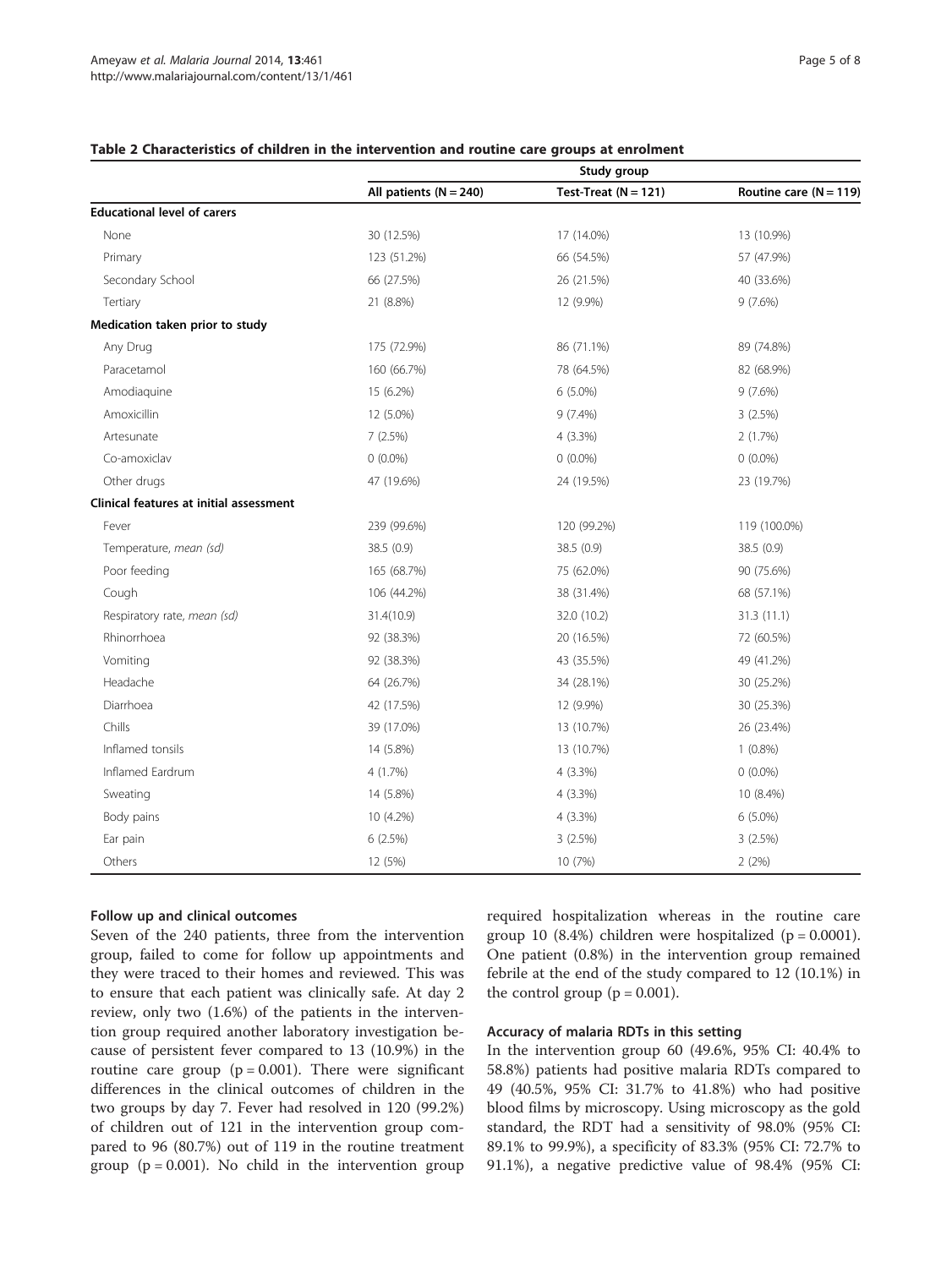|                                       | Study group              |                            |                          |         |
|---------------------------------------|--------------------------|----------------------------|--------------------------|---------|
|                                       | All patients $(N = 240)$ | Intervention ( $N = 121$ ) | Routine care $(N = 119)$ | P-value |
| <b>Initial diagnosis</b>              |                          |                            |                          |         |
| Malaria                               | 100 (41.7%)              | 45 (37.2%)                 | 55 (46.2%)               | 0.190   |
| Malaria plus bacterial infection      | 81 (33.7%)               | 17 (14.0%)                 | 64 (53.8%)               | < 0.001 |
| Viral infection                       | 40 (16.7%)               | 40 (33.1%)                 | $0(0\%)$                 | < 0.001 |
| Bacterial infection                   | 19 (7.9%)                | 19 (15.7%)                 | $0(0\%)$                 | < 0.001 |
| Treatment at initial diagnosis        |                          |                            |                          |         |
| Artesunate-Amodiaguine only           | 106 (44.2%)              | 45 (37.2%)                 | 61 (51.3%)               | 0.028   |
| Artesunate-Amodiaguine and Antibiotic | 75 (31.2%)               | 17 (14.0%)                 | 58 (48.7%)               | < 0.001 |
| Paracetamol only                      | 40 (16.7%)               | 40 (33.1%)                 | $0(0.0\%)$               | < 0.001 |
| Antibiotic only                       | 19 (7.9%)                | 19 (15.7%)                 | $0(0.0\%)$               | < 0.001 |
| Action taken at day 2 review          |                          |                            |                          |         |
| Treatment completed                   | $2(0.8\%)$               | $1(0.8\%)$                 | $1(0.8\%)$               | 1.000   |
| Continue medication                   | 192 (80.0%)              | 117 (96.7%)                | 75 (63.0%)               | < 0.001 |
| Admit for treatment                   | 9(3.7%)                  | $0(0.0\%)$                 | $9(7.6\%)$               | 0.002   |
| Change medication                     | 15 (6.2%)                | $1(0.8\%)$                 | 14 (11.8%)               | < 0.001 |
| Add medication                        | 22 (9.2%)                | 2(1.6%)                    | 20 (16.8%)               | < 0.001 |
| Action taken at day 7 review          |                          |                            |                          |         |
| Treatment completed                   | 223 (93%)                | 120 (99.2%)                | 103 (87.3%)              | < 0.001 |
| Continue medication                   | $5(2.1\%)$               | $1(0.8\%)$                 | $4(3.4\%)$               | 0.211   |
| Admit for treatment                   | $1(0.4\%)$               | $0(0.0\%)$                 | $1(0.8\%)$               | 0.496   |
| Change medication                     | $5(2.1\%)$               | $0(0.0\%)$                 | $5(4.2\%)$               | 0.029   |
| Add medication                        | $5(2.1\%)$               | $0(0.0\%)$                 | 5(4.2%)                  | 0.029   |
| Clinical outcome at end of study      |                          |                            |                          |         |
| Completed treatment and well          | 216 (90.0%)              | 120 (99.2%)                | 96 (80.7%)               | < 0.001 |
| Admitted to hospital                  | 10 (4.2%)                | $0(0.0\%)$                 | 10 (8.4%)                | 0.001   |
| Remained febrile                      | 13 (5.4%)                | $1(0.8\%)$                 | 12 (10.1%)               | 0.001   |
| Death                                 | $1(0.4\%)$               | $0(0.0\%)$                 | $1(0.8\%)$               | 0.496   |

#### <span id="page-5-0"></span>Table 3 Management and clinical outcomes of children in the intervention and routine care groups

91.2% to 100.0%) and a positive predictive value of 80.0% (95%CI: 67.7% to 89.2%).

# **Discussion**

This study assessed the introduction of a simple testtreat package for management of stable febrile children in an African out-patient clinic in a secondary health care facility. The 'test' component of the package consisted of a structured examination of ears, nose and throat, joints and chest, a malaria RDT and urine dipstick testing. The 'treat' component was guided by the results of clinical examination and tests, and consisted of a choice of an anti-malarial (artesunate-amodiaquine), an antibiotic (co-amoxiclav) or an antipyretic (paracetamol). These drugs were used singly or in combination according to the diagnosis. The test treat package (intervention) was tested against the routine management (control) of stable febrile illness among children at the OPD by the doctors at SGH. The test-treat package resulted in resolution of fever in >99% of patients except one patient who remained febrile at the end of the study but no child in the test-treat package group required hospital admission.

In contrast, 10.1% of the patients in the routine care had fever at the end of the study, and 8.4% required hospital admission. All patients who had fever at the end of the study were followed up till resolution. Almost all the patients in the routine care group who were prescribed anti-malarials had no laboratory confirmation of malaria infection although blood film microscopy for malaria was available in the hospital. International and local guidelines recommend that malaria should be confirmed if tests are available [\[19,22\]](#page-7-0) as this will reduce risk of developing drug resistance and ensure that non-malaria causes of fever are managed appropriately. The significantly higher rates of persistent fever necessitating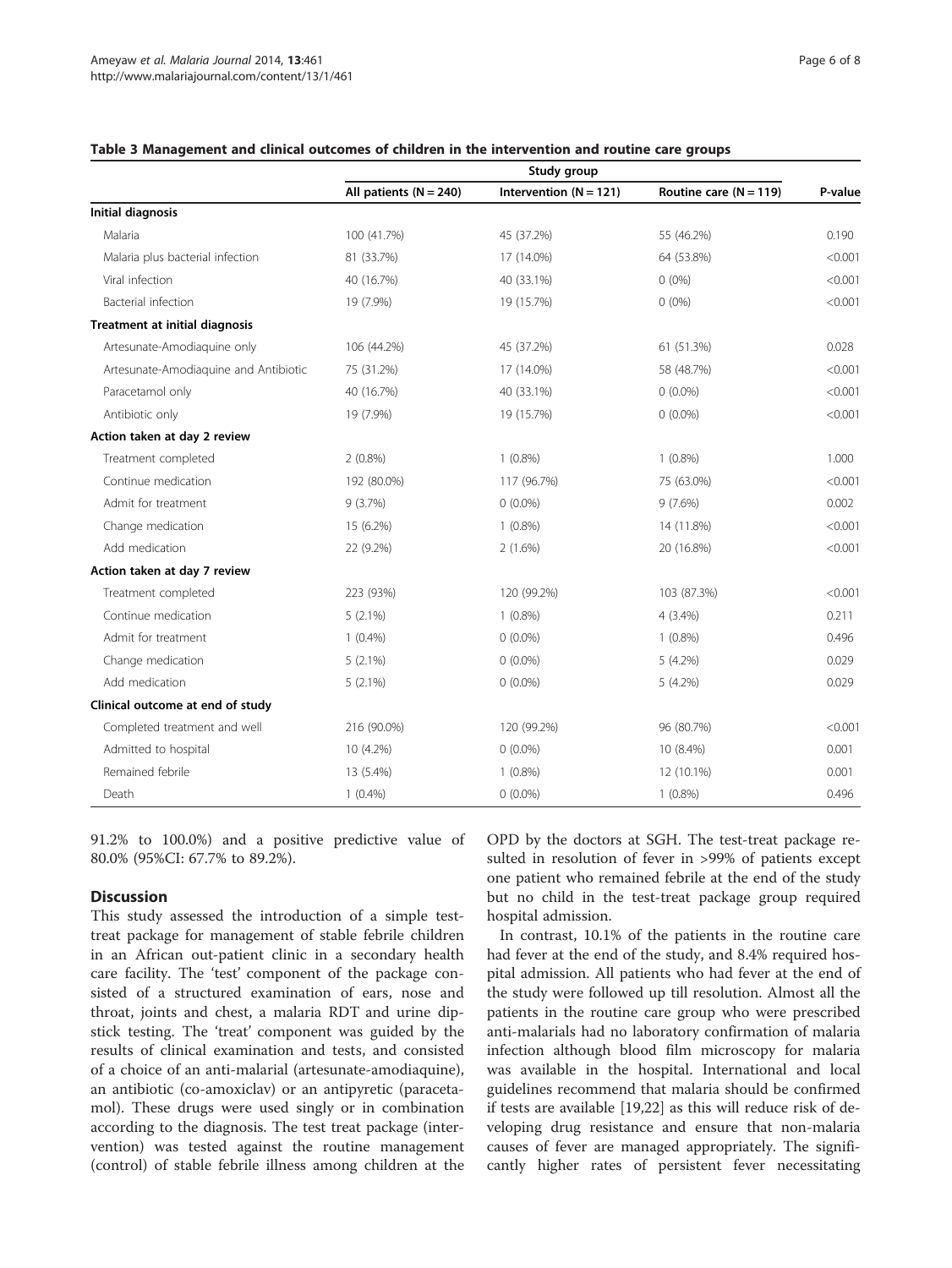<span id="page-6-0"></span>treatment adjustments or hospital admissions in patients who received routine care compared to those in the intervention group, reinforces the need for stringent implementation of these recommendations to achieve better clinical outcomes.

Despite policies promoting the use of RDTs to investigate fever there is still widespread over-prescribing of anti-malarials in the face of a negative malaria test. One reason may be that health workers often do not have any diagnostic tools for determining the cause of fever and, because they are concerned about missing a possible malaria infection, they default to prescribing anti-malarials. The RDT, which is highly effective in diagnosing malaria as a cause of fever, was included as part of the test-treat package, but the package also incorporated alternative diagnostic and treatment strategies for malaria-negative febrile children. For example, substantial proportions of patients in the intervention group had positive urine dipstick test and were consequently treated with antibiotics and not with anti-malarials. Failure to seek a definitive cause for fever in children puts them at risk of long term complications of the undiagnosed and untreated infections. For example, persistent, untreated urinary tract infections can lead to renal scarring, hypertension and finally chronic renal failure. In addition to the direct cost of prolonged or alternative courses of treatment and hospitalizations, ineffective management of febrile children prolongs ill health and necessitates repeated visits to health facilities, both of which generate an economic and social burden which disproportionately affects families [[5,23\]](#page-7-0).

The rate of anti-malarial use in patients who received routine care was 2.5 times higher than in children who were managed using the test-treat package. Globally, the successful control of malaria is dependent on the continued efficacy of artemisinins. There is already evidence that resistance to artemisinins is appearing in Southeast Asia [[24,25\]](#page-7-0) and the development of resistance is closely linked to overuse of drugs. If the results reflect the situation in other paediatric clinics in malaria endemic areas of sub-Saharan Africa then a half to two thirds of all out-patient prescriptions for anti-malarials in children are unnecessary. This has potentially devastating consequences by promoting the development of drug resistance and jeopardizing efforts to control malaria.

The study had some limitations. The two groups were managed by two different sets of clinicians. This resulted from the study design. The authors went to SGH to test their test treat package against the routine practice of management of fever by the clinician at SGH. It was also conducted during the high malaria transmission season and so the results may not be applicable to areas or seasons with lower transmission rates. However, malaria over diagnosis rates tend to be higher when transmission

is lower [\[23](#page-7-0)] so our results may underestimate the true benefit of the test-treat package. Possible cross-over effects in patient management was avoided by using separate teams of clinicians to manage the two groups of patients. Both teams of clinicians had the same level of training and clinical experience. The test-treat package is practical and effective for reducing inappropriate prescribing and improving health outcomes in febrile children but it would be important to evaluate it in a variety of other settings including in non-hospital settings such as primary health care clinics. This is a small study of a specific group of patients which was conducted during the high malaria transmission period. The diversity of physicians' competencies and settings across Africa limit the generalizability of the study. A multi-centre study considering different transmission patterns and with a larger sample size that will enable clustering of patients is needed to confirm the findings.

The potential benefits of such a simple and affordable approach for improving health outcomes in patients, for protecting the economic well-being of their families and for reducing the potential for drug resistance are immense.

#### Ethical considerations

Ethical clearance was granted by the Committee on Human Research, Publications and Ethics of the Kwame Nkrumah University of Science and Technology, Kumasi, Ghana.

#### Competing interests

The authors declare that they have no competing interests.

#### Authors' contributions

EA spearheaded the conduction of the study, and contributed to the study design, data analysis and drafting of the manuscript. SBN and DA contributed to study design, data analysis and writing of the manuscript. IP contributed to writing of the manuscript. MG conceived the study and contributed to writing of the manuscript. IB was involved in the conception and subsequent refinements to study design, and responsible for draft and final manuscript. All authors have read and approved the final version of the manuscript.

#### Acknowledgement

The authors are grateful to Dr Kwabena Opoku Adusei, the Medical Superintendent, of Suntreso Government Hospital, at the time of the study for allowing the facility to be used for the study.

#### Funding

The Research Development Fund of the Liverpool School of Tropical Medicine funded this study.

#### Author details

<sup>1</sup> Department of Child Health, Komfo Anokye Teaching Hospital, Kumasi, Ghana 2 Institute of Inflammation and Repair, The University of Manchester, Manchester, UK. <sup>3</sup> Liverpool School of Tropical Medicine, Liverpool, UK

#### Received: 4 August 2014 Accepted: 21 November 2014 Published: 26 November 2014

#### References

- 1. Nomhwange TI, Whitty CJ: Diagnosis of malaria in children's outpatient departments in Abuja, Nigeria. Trop Doct 2009, 39:90–92.
- 2. Dondorp AM, Fanello CI, Hendriksen IC, Gomes E, Seni A, Chhaganlal KD, Bojang K, Olaosebikan R, Anunobi N, Maitland K, Kivaya E, Agbenyega T, Nguah SB, Evans J, Gesase S, Kahabuka C, Mtove G, Nadjm B, Deen J,